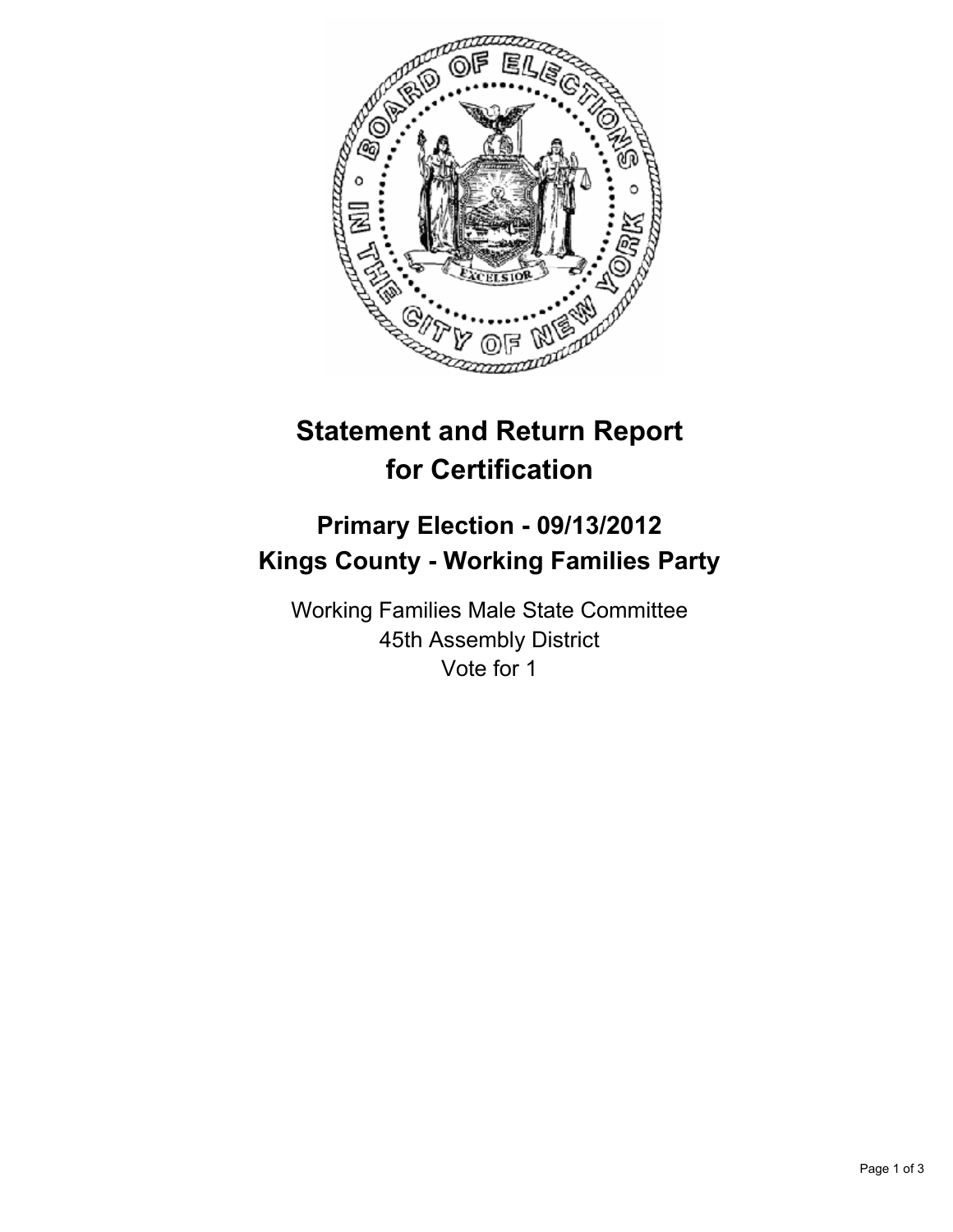

### **Assembly District 45**

| <b>PUBLIC COUNTER</b>                                    | 2            |
|----------------------------------------------------------|--------------|
| <b>EMERGENCY</b>                                         | 0            |
| ABSENTEE/MILITARY                                        | 0            |
| <b>FEDERAL</b>                                           | 0            |
| SPECIAL PRESIDENTIAL                                     | 0            |
| <b>AFFIDAVIT</b>                                         | 0            |
| <b>Total Ballots</b>                                     | $\mathbf{2}$ |
| Less - Inapplicable Federal/Special Presidential Ballots | 0            |
| <b>Total Applicable Ballots</b>                          | $\mathbf{2}$ |
| PAUL C. VASQUEZ                                          | 2            |
| <b>CHRIS TORRES</b>                                      | 0            |
| <b>Total Votes</b>                                       | $\mathbf{2}$ |